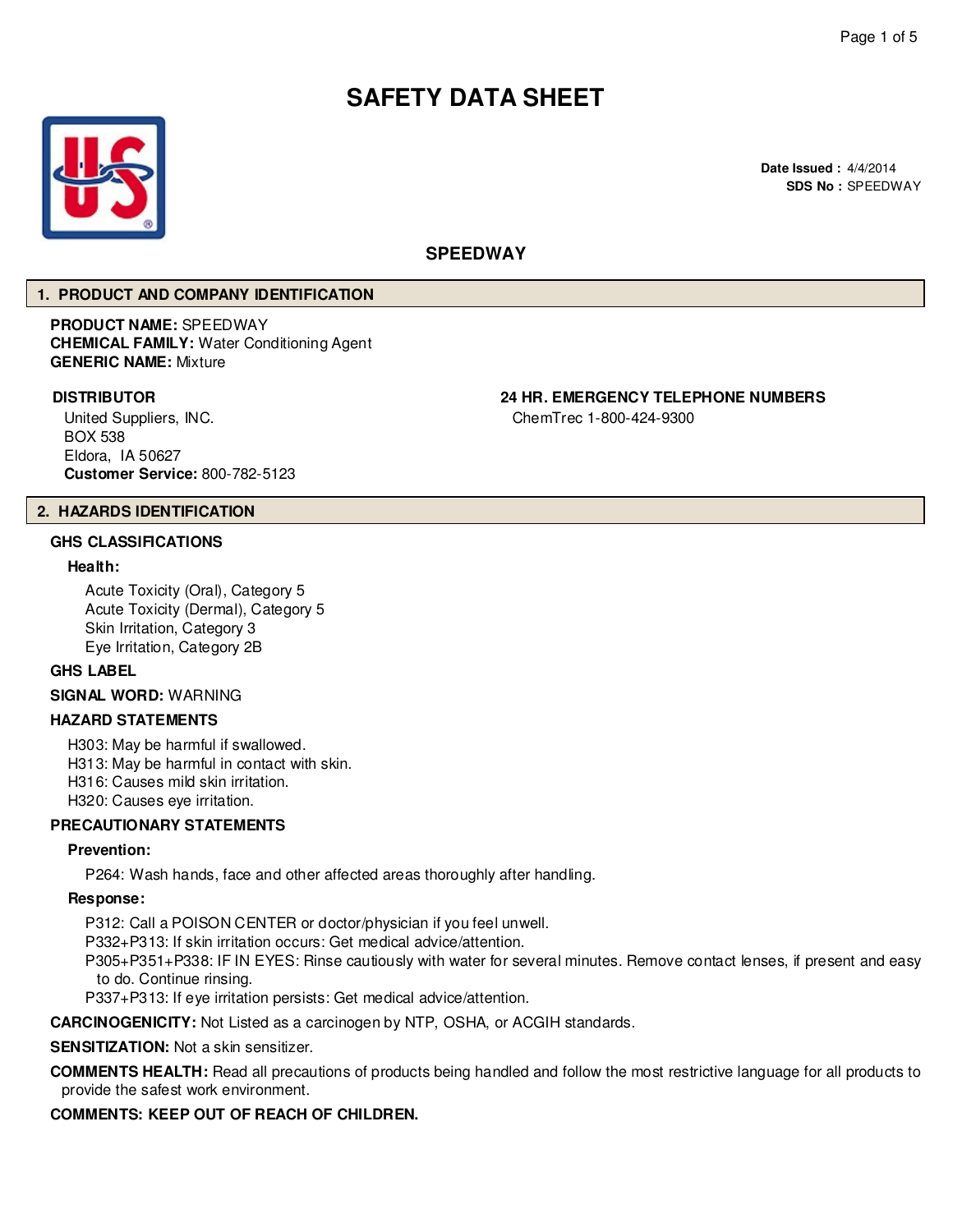### **3. COMPOSITION / INFORMATION ON INGREDIENTS**

| <b>Chemical Name</b>                                                                           | $Wt.$ % | <b>CAS</b> |
|------------------------------------------------------------------------------------------------|---------|------------|
| Potassium salts of hydroxyl carboxylic, phosphoric, and poly-acrylic acids and amine phosphate | 50      | Mixture    |
| Constituents Ineffective as Spray Adjuvants                                                    | 50      | Mixture I  |

### **4. FIRST AID MEASURES**

**EYES:** Hold eyes open and rinse slowly and gently with water for 15-20 minutes. Remove contact lenses, if present, after the first 5 minutes then continue rinsing eyes. Call a poison control center or doctor for treatment advice.

**SKIN:** Take off contaminated clothing. Rinse skin immediately with plenty of water for 15-20 minutes. Call a poison control center or doctor for treatment advice.

**INGESTION:** Immediately call a poison control center or doctor. Do not induce vomiting unless told to do so by a poison control center or doctor. Have person sip a glass of water if able to swallow. Do not give anything by mouth to an unconscious person.

**INHALATION:** Move person to fresh air. If person is not breathing, call 911 or an ambulance, then give artificial respiration, preferably by mouth-to-mouth if possible. Call a poison control center or doctor for further treatment advice.

**ADDITIONAL INFORMATION:** Have the product container or label with you when calling a poison control center or doctor, or going in for treatment. For emergency medical assistance call **CHEMTREC 1-800-424-9300**.

### **5. FIRE FIGHTING MEASURES**

**GENERAL HAZARD:** Toxic fumes may be emitted in a fire situation.

**EXTINGUISHING MEDIA:** Foam, dry chemical, carbon dioxide, water spray or fog.

**HAZARDOUS COMBUSTION PRODUCTS:** Normal combustion forms carbon dioxide, water vapor and may produce oxides of carbon, nitrogen and phosphorous.

**EXPLOSION HAZARDS:** No specific explosion hazards are identified or expected. Always fight fire with the implication that other volatile substances may be present.

**FIRE FIGHTING PROCEDURES:** Evacuate area and fight fire upwind a safe distance to avoid hazardous vapors and decomposition products. Fire exposed containers can build up pressure and should be kept cool with water spray if possible. Explosive vapor could form from ruptured containers. Dike and collect water used to fight fire to prevent environmental damage due to runoff. Foam or dry chemical fire extinguishing systems are preferred to prevent environmental damage from excessive water runoff.

**FIRE FIGHTING EQUIPMENT:** As in any fire, wear self-contained breathing apparatus pressure-demand, (MSHA/NIOSH approved or equivalent) and full protective gear.

### **6. ACCIDENTAL RELEASE MEASURES**

**SMALL SPILL:** Pick up spilled liquid with absorbent material and sweep up for disposal. Place it and damaged unusable containers in a landfill appropriate for non hazardous chemical waste. Check local, state, and federal regulations for proper disposal.

#### **ENVIRONMENTAL PRECAUTIONS**

**WATER SPILL:** Do not contaminate any body of water.

**LAND SPILL:** Avoid runoff onto any adjacent land.

**SPECIAL PROTECTIVE EQUIPMENT:** Always wear proper protective equipment when handling this product.

### **7. HANDLING AND STORAGE**

**HANDLING:** Wash hands after handling, before eating, drinking, chewing gum, using tobacco, or using the toilet. Remove clothing immediately if pesticide gets inside. Then wash thoroughly and put on clean clothing. Remove PPE immediately after handling this product. Wash the outside of gloves before removing. As soon as possible, wash thoroughly and change into clean clothing.

**STORAGE:** Store in original container. Keep container tightly closed. Do not allow water or other chemicals to be introduced into contents of container. Do not contaminate water sources with equipment wash water, spray disposal waste or by cleaning of equipment. Keep away from food, feed or other product to prevent contamination.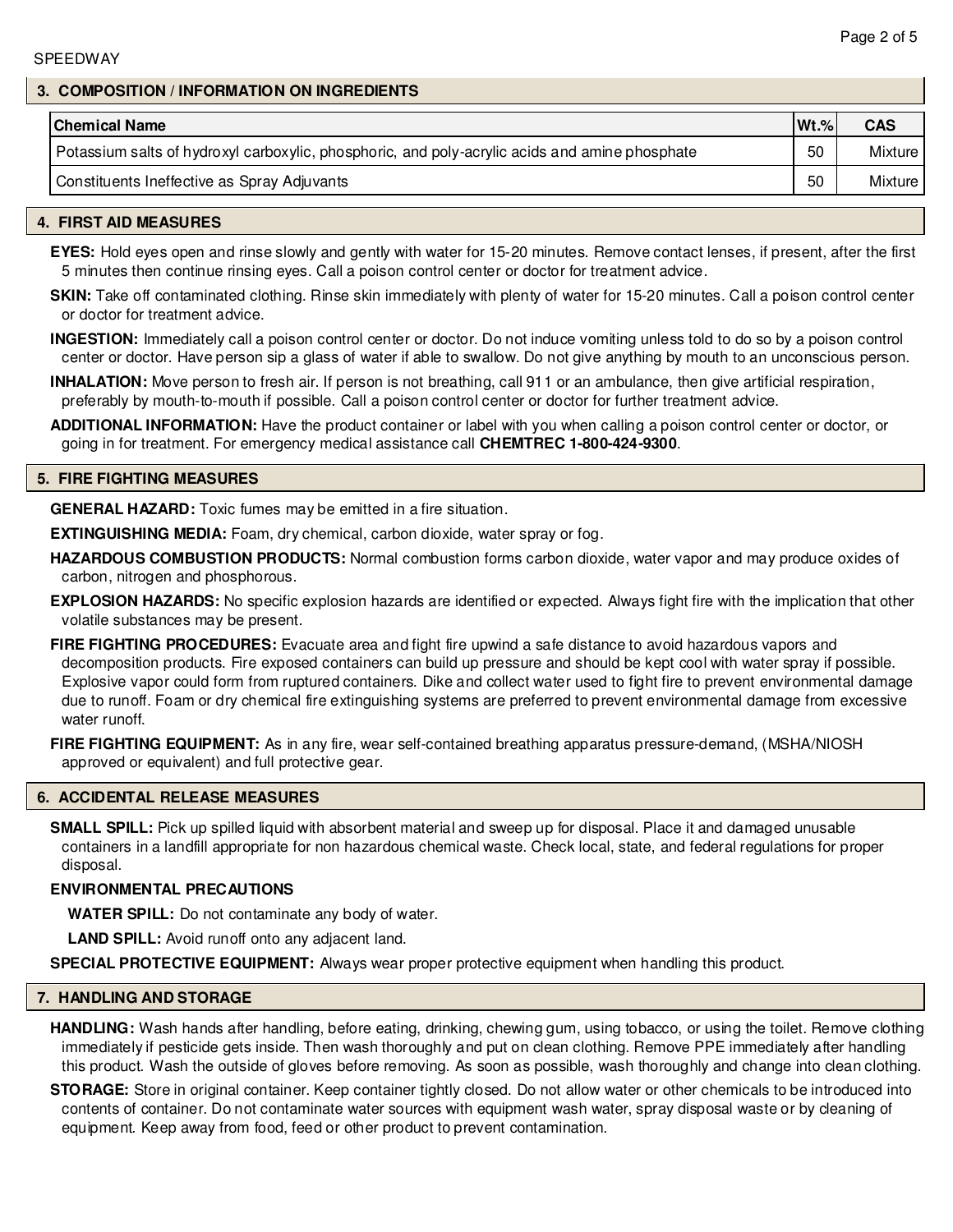# **8. EXPOSURE CONTROLS / PERSONAL PROTECTION**

**ENGINEERING CONTROLS:** When handlers use closed systems, enclosed cabs, or aircraft in a manner that meets the requirements listed in the Worker Protection Standard (WPS) for agricultral pesticides [40 CFR 170.240 (d) (4-6)], the handler PPE requirements may be reduced or modified as specified in the WPS.

# **PERSONAL PROTECTIVE EQUIPMENT**

**EYES AND FACE:** Wear chemical goggles or shielded safety glasses (ANSI Z87.1 or approved equivalent) when handling and mixing product. Contact lenses should not be worn when working with chemicals.

**SKIN:** Wear Chemical-resistant gloves such as Viton or barrier laminate, Coveralls over long-sleeved shirt, long pants and chemical resistant footwear plus socks. Chemical resistant headgear for overhead exposure. When exposed to product concentrate, wear a chemical resistant apron.

**RESPIRATORY:** Proper ventilation is required when handling or using this product to keep exposure to airborne contaminants below the exposure limit.

**PROTECTIVE CLOTHING:** Eye protection, long sleeved shirt and long pants, shoes plus socks and chemical resistant gloves. Follow manufacturer's instructions for cleaning/maintaining PPE. If no such instructions for washables exist, use detergent and hot water. Keep and wash PPE separately from other laundry.

**OTHER USE PRECAUTIONS:** Avoid contact with skin, eyes, and clothing. Avoid breathing vapors. Wash thoroughly after handling product. Eye wash fountains and drench showers should be located within 100 feet or a 10 second walk from the work area per ANSI Z358.1-1990

### **9. PHYSICAL AND CHEMICAL PROPERTIES**

**ODOR:** Sweet

**APPEARANCE:** Liquid

**COLOR:** Clear

**pH:** ~ 3

**PERCENT VOLATILE:** 50

**FLASH POINT AND METHOD:** > (200°F) PMCC

**SOLUBILITY IN WATER:** Soluble

**DENSITY:** 9.88 lbs/gal.

**SPECIFIC GRAVITY:** ~ 1.185 g/mL

**COMMENTS:** These physical data are typical values based on material tested but may vary from sample to sample. Typical values should not be construed as a guaranteed analysis of any specific lot or as specification items.

#### **10. STABILITY AND REACTIVITY**

**STABLE:** Yes

**HAZARDOUS POLYMERIZATION:** No

**POLYMERIZATION:** Will not occur.

**CONDITIONS TO AVOID:** None known.

**HAZARDOUS DECOMPOSITION PRODUCTS:** Incomplete combustion may yield carbon monoxide, carbon dioxide and other hazardous gas.

**INCOMPATIBLE MATERIALS:** Strong oxidizing agents.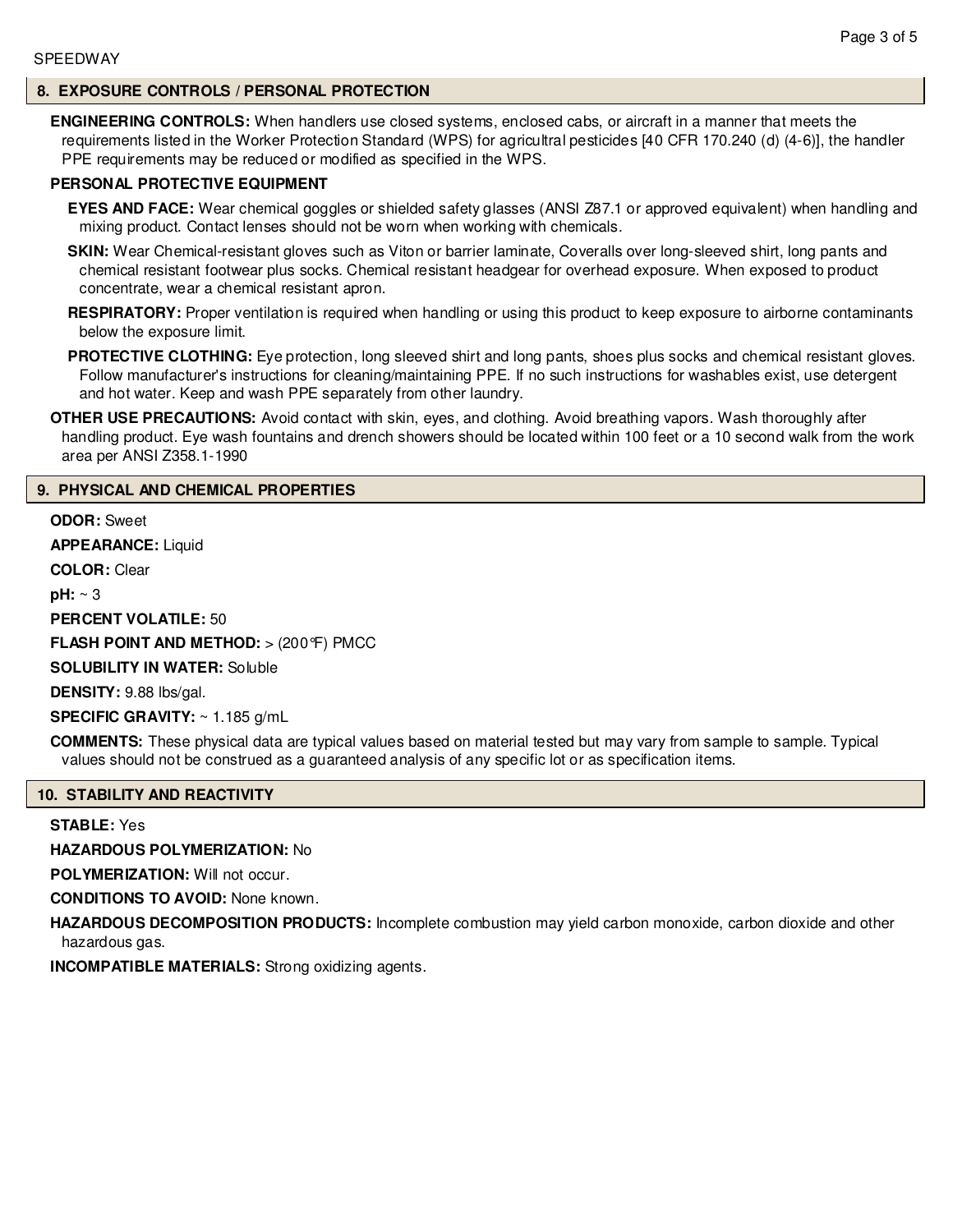### **11. TOXICOLOGICAL INFORMATION**

# **ACUTE**

**DERMAL LD50:** > 2000 mg/kg

**ORAL LD50:** > 2000 mg/kg

**EYE EFFECTS:** Causes mild irritation

**SKIN EFFECTS:** May cause mild irritation

## **CARCINOGENICITY**

**Notes:** Not listed in OSHA, NTP, IARC or ACGIH

**SENSITIZATION:** Not a contact sensitizer

## **12. ECOLOGICAL INFORMATION**

**ENVIRONMENTAL DATA:** Ecotoxicity information is not available. This product is not for use in aquatic settings.

## **13. DISPOSAL CONSIDERATIONS**

**DISPOSAL METHOD:** Do not reuse product containers. Triple rinse (or equivalent), then offer for recycling at an ACRC site (go to http:www.acrecycle.org/ for locations) or by reconditioning, or puncture and dispose of in a sanitary landfill or by other procedures approved by local, state, and federal regulations.

# **14. TRANSPORT INFORMATION**

## **DOT (DEPARTMENT OF TRANSPORTATION)**

**PRIMARY HAZARD CLASS/DIVISION:** Not regulated by DOT

# **15. REGULATORY INFORMATION**

### **UNITED STATES**

# **SARA TITLE III (SUPERFUND AMENDMENTS AND REAUTHORIZATION ACT)**

**311/312 HAZARD CATEGORIES:** Not Listed

**FIRE:** No **PRESSURE GENERATING:** No **REACTIVITY:** No **ACUTE:** Yes **CHRONIC:** No

**313 REPORTABLE INGREDIENTS:** Not Listed

# **CERCLA (COMPREHENSIVE RESPONSE, COMPENSATION, AND LIABILITY ACT)**

**CERCLA RQ:** Not Listed

**CALIFORNIA PROPOSITION 65:** Not Listed